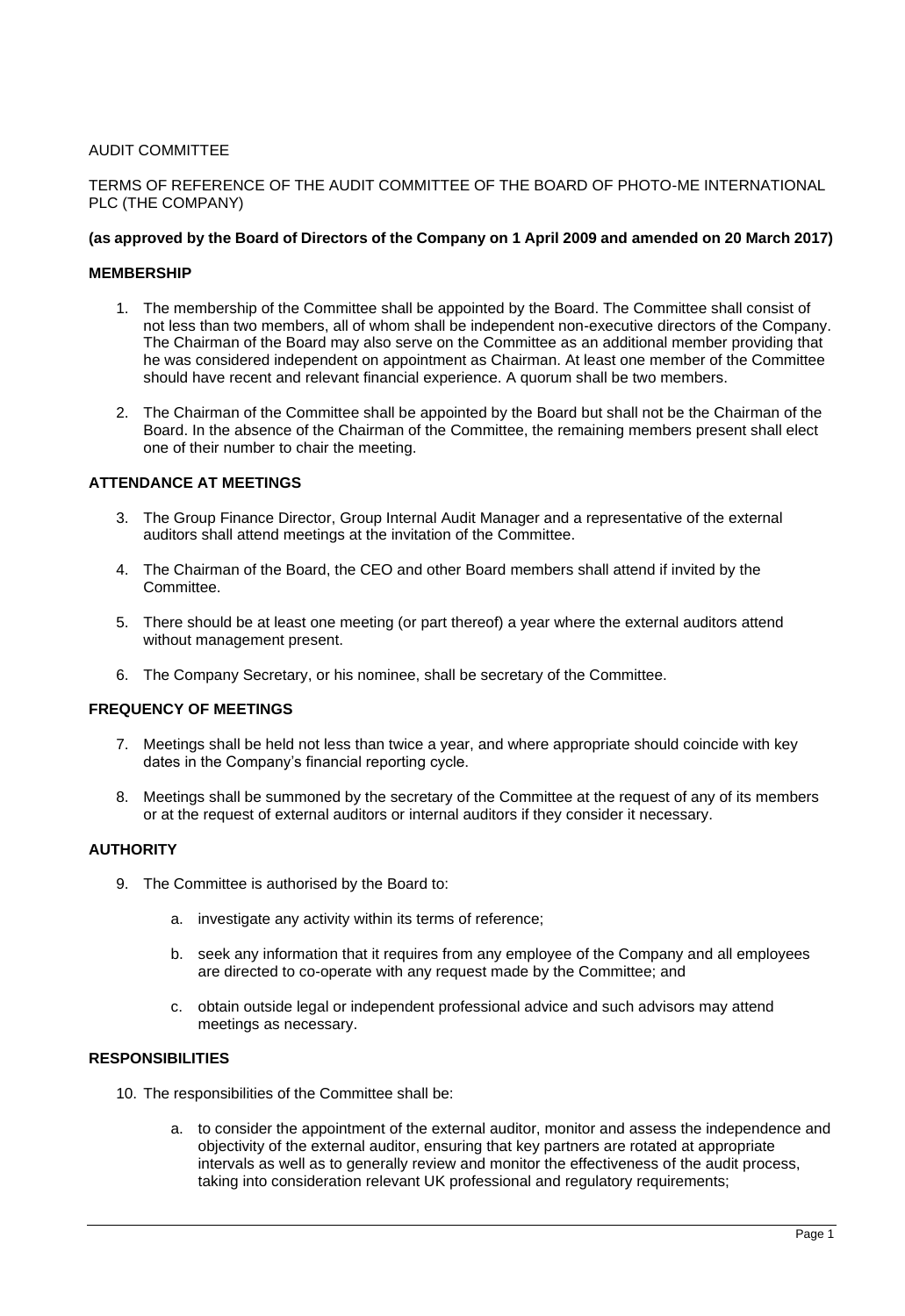- b. to recommend the audit fee to the Board and pre-approve any fees in respect of non-audit services provided by the external auditor and to ensure that the provision of non-audit services does not impair the external auditor's independence or objectivity;
- c. to develop and implement policy on the engagement of the external auditor to supply nonaudit services where necessary, taking into account relevant ethical guidance regarding the provision of non-audit services by the external audit firm, and to report to the board identifying any matters in respect of which it considers that action or improvement is needed and making recommendations as to the steps to be taken;
- d. to discuss with the external auditor, the nature and scope of the audit and to review the auditor's quality control procedures and steps taken by the auditor to respond to changes in regulatory and other requirements;
- e. to oversee the process for selecting the external auditor and make appropriate recommendations through the Board to the shareholders to consider at the Annual General Meeting;
- f. to review the external auditor's management letter and management's response;
- g. to review the internal audit programme and ensure that the internal audit function is adequately resourced and has appropriate standing within the Company;
- h. to consider management's response to any major external or internal audit recommendations;
- i. to approve the appointment or dismissal of the Group Internal Audit Manager;
- j. to review the Company's procedures for handling allegations from whistleblowers;
- k. to review management's and the internal auditor's reports on the effectiveness of systems for internal financial control, financial reporting and risk management;
- l. to monitor the integrity of the financial statements of the Company and any formal announcements relating to the Company's financial performance, reviewing significant financial reporting judgments contained in them;
- m. to review the Company's internal financial controls, and unless expressly addressed by a separate Board risk committee composed of independent directors, or by the Board itself, to review the Company's internal control and risk management systems;
- n. to review, and challenge where necessary, the actions and judgements of management, in relation to the interim and annual financial statements before submission to the Board, paying particular attention to:
	- i. critical accounting policies and practices, and any changes in them
	- ii. decisions requiring a major element of judgement
	- iii. the extent to which the financial statements are affected by any unusual transactions in the year and how they are disclosed
	- iv. the clarity of disclosures
	- v. significant adjustments resulting from the audit
	- vi. the going-concern assumption
	- vii. compliance with accounting standards
	- viii. compliance with FSA and other legal requirements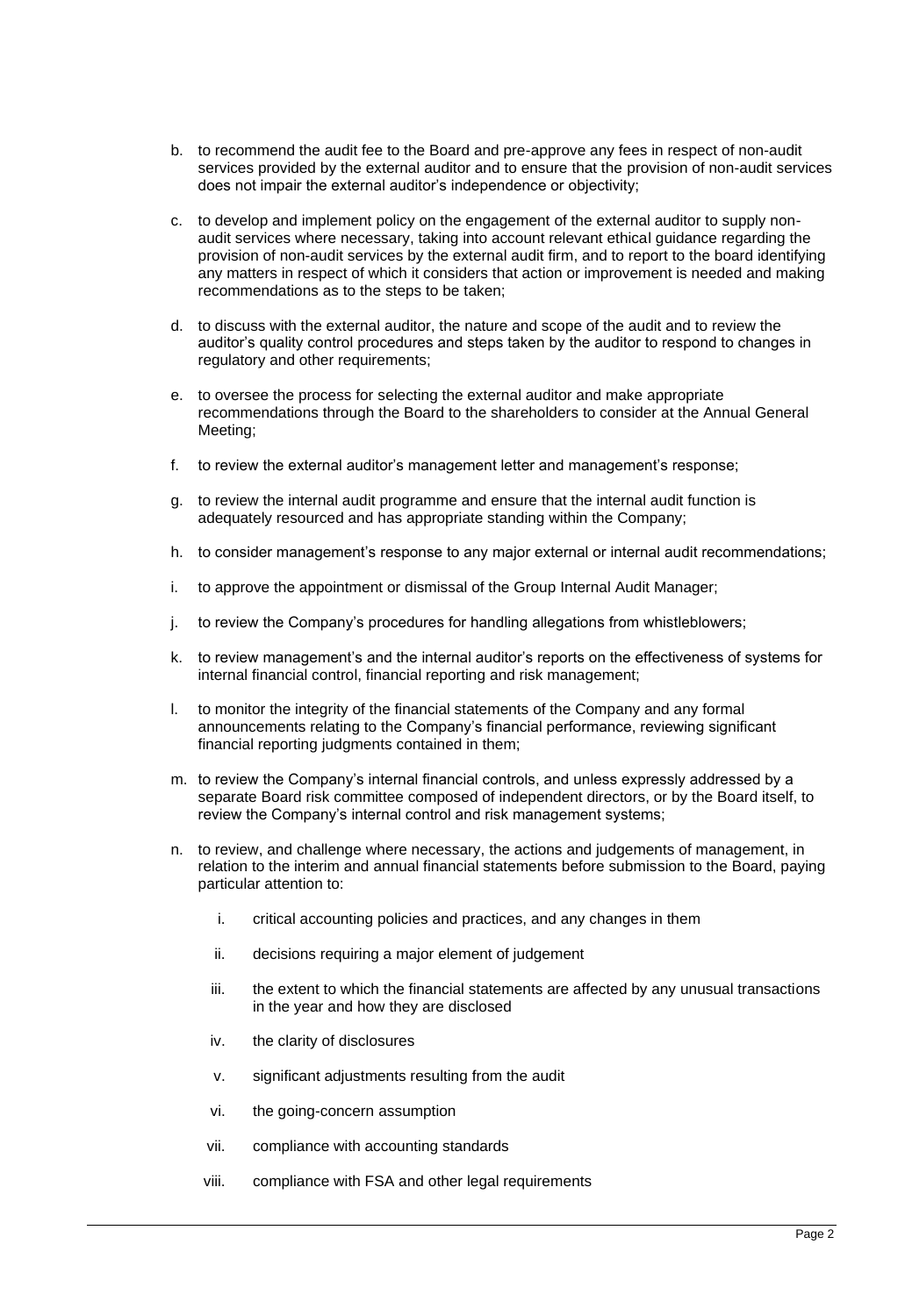- ix. reviewing the Company's statement on internal control systems prior to endorsement by the Board and to review the policies and process for identifying and assessing business risks and the management of those risks by the Company; and
- o. to supervise and monitor a Treasury function;
- p. to consider other topics, as defined by the Board; and
- q. to report to the Board on how it has discharged its responsibilities.

# **REPORTING PROCEDURES**

- 11. The secretary of the Committee shall circulate the minutes of meetings of the Committee to all members of the Board, and the Chairman of the Committee or, as a minimum, another member of the Committee, shall attend the Board meeting at which the accounts are approved.
- 12. The Committee members shall conduct an annual review of their work and these terms of reference and make recommendations to the Board.
- 13. The Committee's duties and activities during the year shall be disclosed in the annual financial statements.
- 14. The Chairman of the Committee shall attend the Annual General Meeting and shall answer questions on the Committee's activities and responsibilities.

# NOMINATION COMMITTEE

TERMS OF REFERENCE OF THE NOMINATION COMMITTEE OF THE BOARD OF PHOTO-ME INTERNATIONAL PLC (THE COMPANY)

### **(as approved by the Board of Directors of the Company 1 April 2009 and amended on 9 December 2013)**

### **MEMBERSHIP**

- 1. The membership of the Committee shall be appointed by the Board. The Committee shall consist of not less than three members, the majority of whom shall be independent non-executive directors of the Company - which may include the Chairman of the Board providing that he was considered independent on appointment as Chairman. A quorum shall be two members.
- 2. The Board shall appoint the Chairman of the Committee who should be either the Chairman of the Board or an independent non-executive director. In the absence of the Chairman of the Committee, the remaining members present shall elect one of their number to chair the meeting from those who qualify under these terms of reference to be appointed to that position by the Board. The Chairman of the Board shall not chair the meeting when it is considering issues relating to the Chairman of the Board, including the appointment of his/her successor.

# **ATTENDANCE AT MEETINGS**

- 3. The Committee may invite others to attend as considered appropriate.
- 4. The Company Secretary, or his nominee, shall be secretary of the Committee.

# **FREQUENCY OF MEETINGS**

- 5. Meetings shall be held as frequently as required but not less than annually.
- 6. Meetings shall be summoned by the secretary of the Committee at the request of the Chairman of the Committee.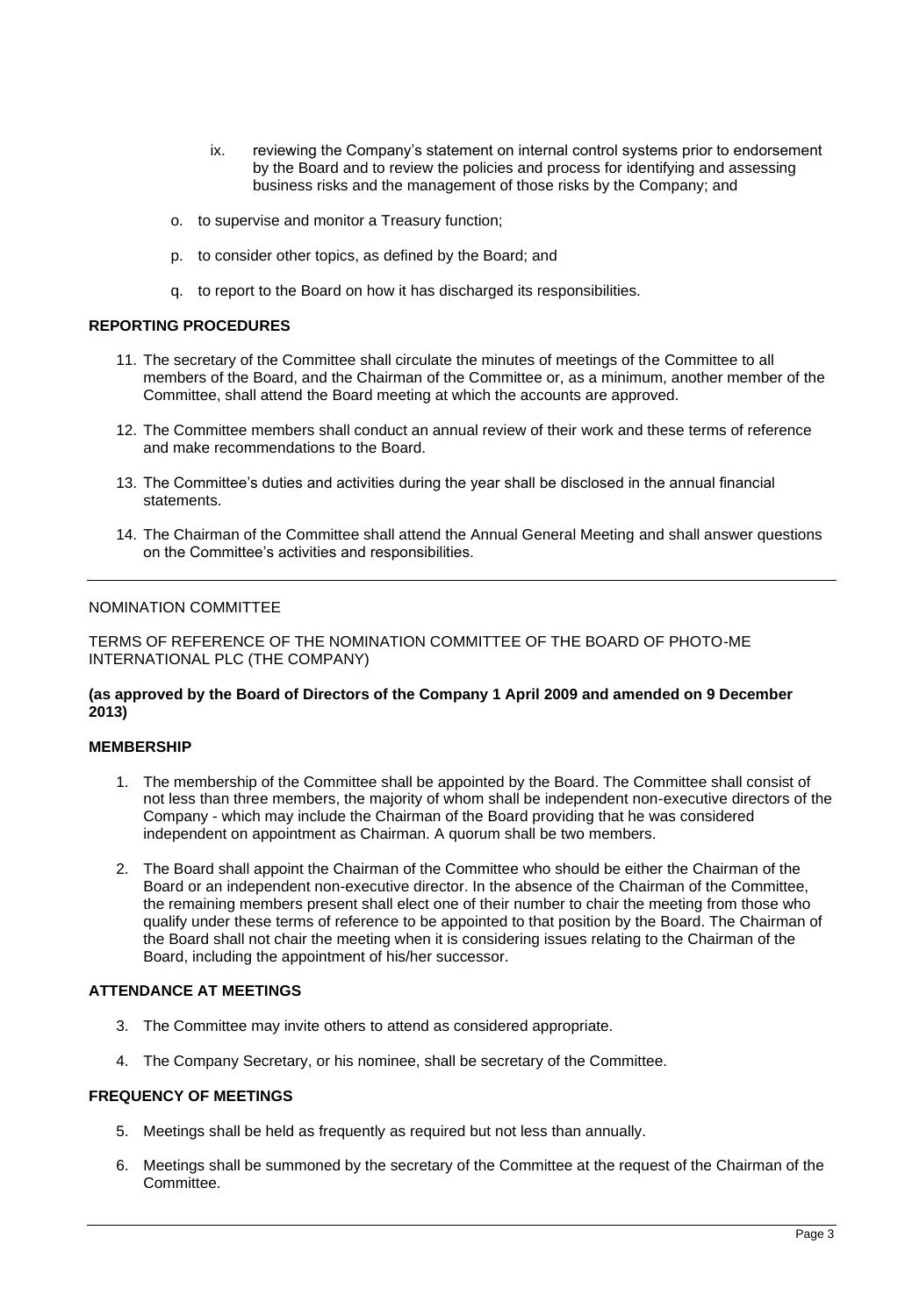# **AUTHORITY**

- 7. The Committee is authorised by the Board to:
	- a. Investigate any activity within its terms of reference.
	- b. Obtain outside legal or independent professional advice and such advisors may be invited to attend meetings as necessary.

# **DUTIES**

- 8. The duties of the Committee shall be to:
	- a. Consider candidates to fill Board vacancies from time to time arising or additional appointments to the Board, from a wide range of backgrounds and make recommendations for appointments on merit and against objective criteria and against a specification of the role and capabilities required for the appointment, as well as with due regard to the benefits of diversity on the Board, including gender. In discharging its functions, the Committee will have due regard to the Company's policy on diversity.
	- b. Evaluate and keep under review the structure, size and composition of the Board and the balance of skills, independence, knowledge, experience, and diversity (including gender) within the Board (and the likely changes to such in the future) and make recommendations to the Board in relation to any changes.
	- c. To monitor and review the succession plans for the Chief Executive Officer, other executive directors and the Group's most senior members of management, taking into account the challenges and opportunities facing the Company and what skills and expertise are required, with a view to making a recommendation to the Board regarding any changes.
	- d. Make recommendations to the Board on the composition of the Audit and Remuneration Committees.
	- e. Make recommendations to the Board of suitable candidates for the role of Senior Independent **Director**
	- f. Make recommendations to the Board relating to all matters of a director's independence and to review annually each director's independence including his/her actual, potential or perceived conflicts of interests and commitments in terms of time.
	- g. Make recommendations to the Board regarding the re-appointment of non-executive directors upon their falling due for re-election by shareholders in accordance with the Company's articles of association or their re-appointment at the end of the specified term set out in their appointment letter.
	- h. Make a recommendation to the Board relating to the continuation in office of any director.
	- i. Approve a report on the Committee's activities for inclusion in the Company's annual financial statements.
	- j. Consider any other topics as referred to it by the Board from time to time.

# **REPORTING RESPONSIBILITIES**

9. The Chairman of the Committee shall report to the Board on its proceedings after each meeting, informing the Board of the matters the Committee has reviewed and making recommendations when appropriate. The secretary of the Committee shall circulate the minutes of meetings of the Committee to all members of the Board, unless there are issues of confidentiality.